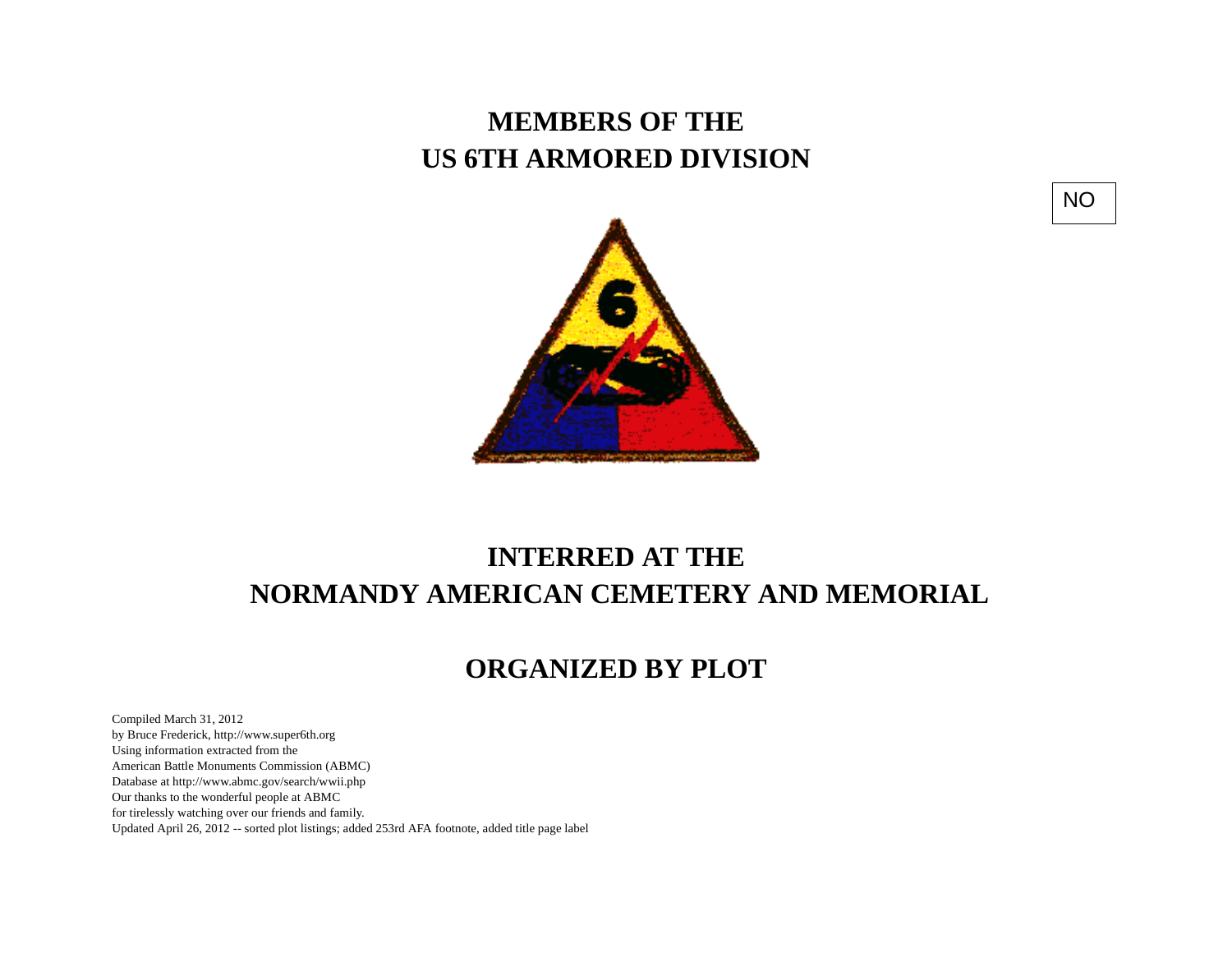| <b>Name</b>                           | <b>Unit</b>    | Rank             | <b>Ser No</b> | <b>State</b> | Date of<br><b>Death</b> | <b>Plot</b>   | <b>Row</b>     | <b>Grave</b>   | <b>Cem</b>     |
|---------------------------------------|----------------|------------------|---------------|--------------|-------------------------|---------------|----------------|----------------|----------------|
| <b>WALLS OF THE</b><br><b>MISSING</b> |                |                  |               |              |                         |               |                |                |                |
| TOWNLEY JOHN H                        | 231 FA BN      | 1LT              | O-1184317     | $_{\rm NJ}$  | 3-Aug-44                | $\mathbf{0}$  | $\overline{0}$ | $\overline{0}$ | NO             |
|                                       |                |                  |               |              |                         |               |                |                |                |
| <b>PLOT: A</b>                        |                |                  |               |              |                         |               |                |                |                |
| TRIMBLE THOMAS A                      | 15 TANK        | <b>PVT</b>       | 32290769      | <b>NY</b>    | 2-Aug-44                | $\mathbf{A}$  | 17             | 21             | NO.            |
|                                       |                |                  |               |              |                         |               |                |                |                |
| <b>PLOT: B</b>                        |                |                  |               |              |                         |               |                |                |                |
| <b>BOYD ROCHESTER SR</b>              | 3398 QM TRUCK  | TEC <sub>5</sub> | 34785996      | FL           | 1-Aug-44                | $\mathbf{B}$  | 11             | 14             | N <sub>O</sub> |
|                                       |                |                  |               |              |                         |               |                |                |                |
| <b>PLOT: C</b>                        |                |                  |               |              |                         |               |                |                |                |
| <b>CONKLIN NORMAN H</b>               | <b>MP PLAT</b> | <b>PFC</b>       | 12077092      | NJ           | 27-Jul-44               | $\mathsf C$   | $\mathbf{1}$   | 44             | NO.            |
| HUTCHISON DONALD F                    | 231 FA BN      | <b>PVT</b>       | 20746701      | <b>MO</b>    | 1-Aug-44                | $\mathsf C$   | 24             | 15             | NO.            |
| <b>CROMBIE JOHN</b>                   | 44 AIB         | <b>PVT</b>       | 12077063      | NJ           | 24-Aug-44               | $\mathsf C$   | 17             | 37             | NO.            |
| <b>O'NEIL GEORGE F</b>                | <b>86 RCN</b>  | TEC <sub>5</sub> | 32312753      | NY           | 1-Aug-44                | $\mathbf C$   | 16             | 37             | NO             |
| <b>RISKO PAUL</b>                     | <b>86 RCN</b>  | SGT              | 35029296      | OH           | 29-Jul-44               | $\mathcal{C}$ | $\overline{7}$ | 9              | NO             |
| MCKINNEY WALTER P J <sup>a</sup>      | 253 FA BN      | TEC <sub>5</sub> | 35646122      | WV           | 19-Aug-44               | $\mathbf C$   | 6              | 26             | NO             |
|                                       |                |                  |               |              |                         |               |                |                |                |
|                                       |                |                  |               |              |                         |               |                |                |                |

**Table 1: 6th Armored Division Graves at Normandy, by Plot**